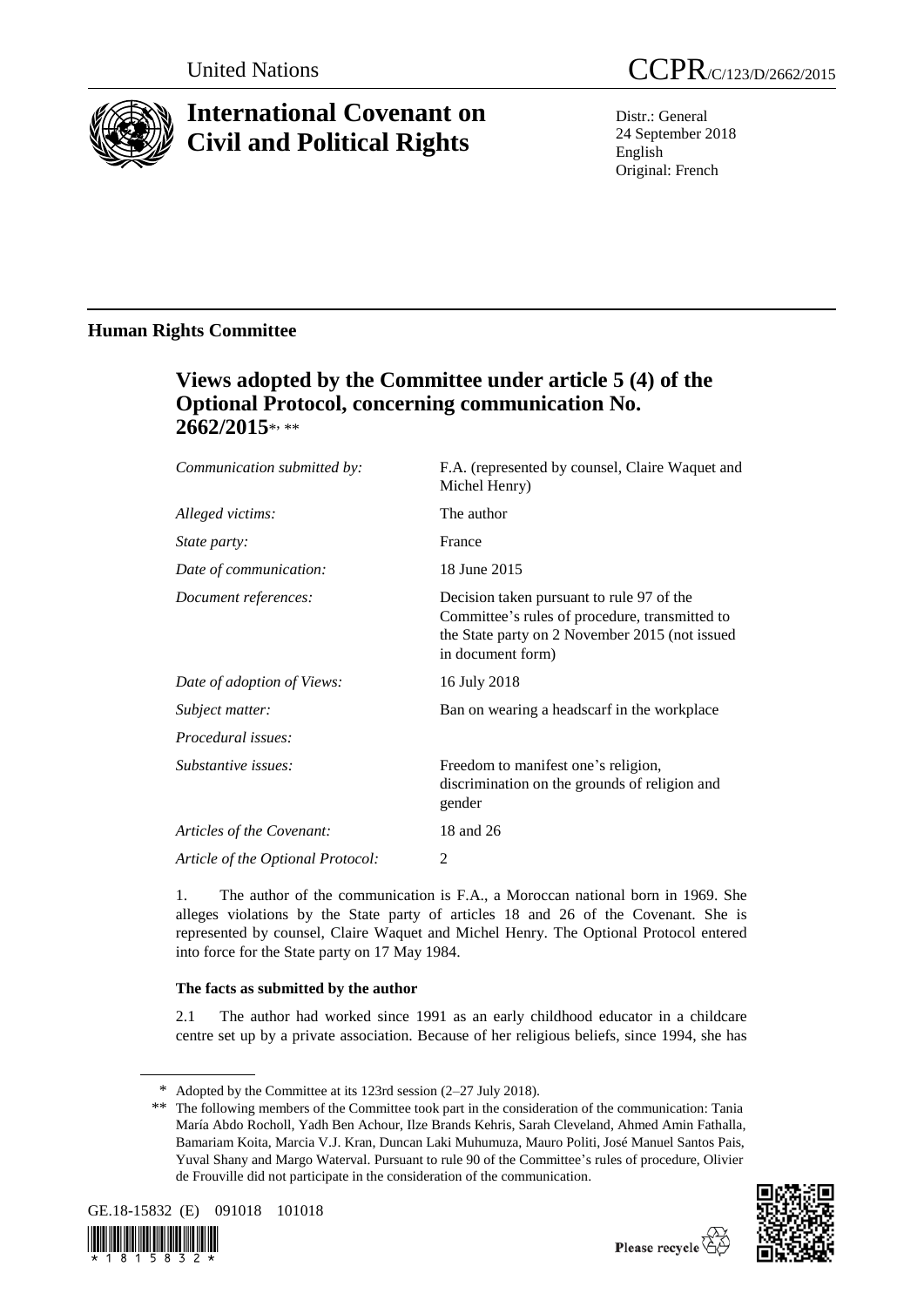usually worn a scarf around her face, covering her hair. Just before she went back to work after parental leave in December 2008, the director of the childcare centre informed her that, in accordance with the centre's internal regulations, she would not be allowed to return to work wearing a headscarf.

2.2 On 9 December 2008, the day she had been asked to return to work, the author reported to the childcare centre wearing a headscarf, as was her habit. By a letter of 19 December 2008, the complainant was notified of her dismissal for insubordination, defined as serious misconduct. The grounds for dismissal were: violation of the centre's internal regulations for refusing to remove her "Islamic veil"; refusal to leave the centre, despite being suspended by the director; and the "altercation" which, according to the director, followed that refusal.

2.3 The author initiated proceedings before the domestic courts to have the dismissal recognized as discriminatory and as violating her freedom to manifest her religion. As part of the proceedings, the author challenged the legality of the clause in the internal regulations which specified that "the principle of the freedom of conscience and religion of each staff member may not hinder compliance with the principles of secularism and neutrality that apply to all [of the association's] activities". A judgment issued by the Mantes-la-Jolie labour tribunal on 13 December 2010 and a ruling of 27 October 2011 by the Versailles Court of Appeal upholding that judgment on appeal validated the clause of the internal regulations and the dismissal.

2.4 The author filed for a review of the ruling in cassation. By a ruling of 19 March 2013, the Labour Division of the Court of Cassation held that the principle of secularism established by article 1 of the Constitution is not applicable to employees in the private sector who do not manage a public service and that restrictions on religious freedom must be justified by the nature of the tasks to be performed, meet an essential and crucial professional requirement and be proportional to the intended objective. The Court concluded, contrary to the ruling of the Versailles Court of Appeal, that the clause in the childcare centre's internal regulations established a general and imprecise restriction on the religious freedom of its employees, meaning that the dismissal, imposed on discriminatory grounds, was null and void.

2.5 On 27 November 2013, the Paris Court of Appeal, ruling as a court of referral after cassation, again confirmed the judgment of the Mantes-la-Jolie labour tribunal of 13 December 2010. The Court's ruling relied on the concept of a "belief-based company", according to which a private-law corporation whose work is in the public interest may, in certain circumstances, constitute a belief-based company and adopt statutes and internal regulations that provide for an obligation of neutrality on the part of the staff in the performance of their duties. The Court also held that such an obligation of neutrality implies, inter alia, a ban on wearing any conspicuous religious symbols.

2.6 The author once again filed an appeal on points of law, which was considered in full court. By decision of 25 June 2014, the Court rejected the appeal. While recognizing that, in view of its social purpose, the association could not be regarded as a belief-based company, the Court was of the view that the Court of Appeal could infer that the restriction on the freedom to manifest one's religion was sufficiently specific, was justified by the nature of the tasks performed by the employees of the association and was proportionate to the intended objective, taking specific account of the operating conditions of the small association, whose 18 employees came into direct contact with the children and their parents.

#### **The complaint**

3.1 The author considers that the events of which she was victim constitute a violation of her rights under articles 18 and 26 of the Covenant.

3.2 The author alleges that the restriction imposed on her by the clause in the childcare centre's internal regulations constitutes a restriction that is not provided for in law. In this regard, the author considers that the legislation in force at the time of the events did not allow internal regulations to impose a restriction in the circumstances of the case in question. The principle of neutrality provided for in the French Constitution is applicable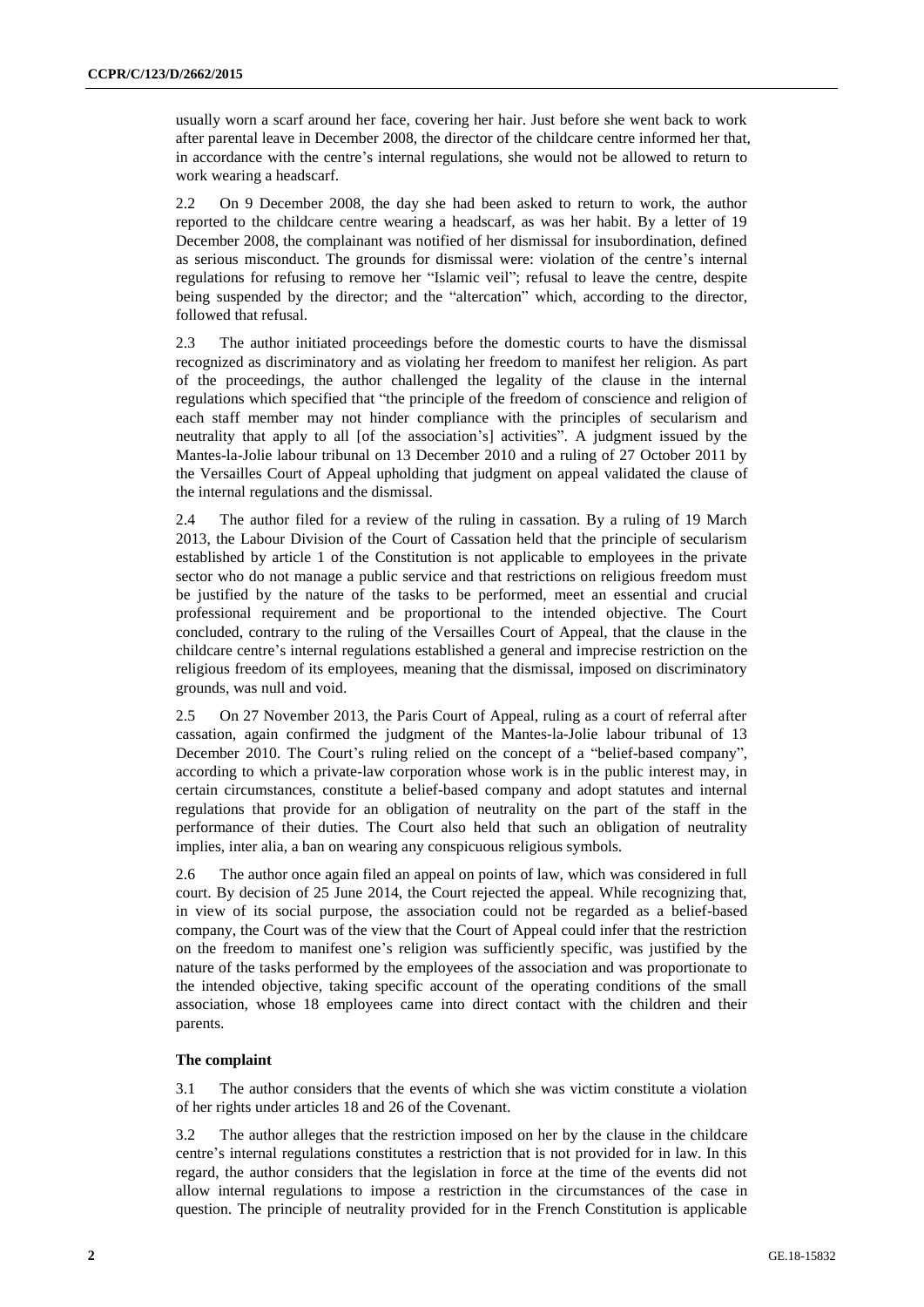only to State-run public services, not to a private childcare centre. Furthermore, the Labour Code applicable on the date of dismissal<sup>1</sup> provided, in its article L.  $1121-1$ , that: "No one may impose on human rights and individual and collective freedoms any restrictions which are not justified by the nature of the task to be performed or proportionate to the intended objective"; and article L. 1321-3 stipulated that: "Internal regulations may not contain: … provisions imposing on human rights and individual and collective freedoms restrictions that are not justified by the nature of the task to be performed or proportionate to the intended objective." Lastly, the applicable Labour Code prohibited any discrimination, including on the basis of gender or religious beliefs. According to settled case law,  $2a$ restrictive clause may be legally provided for in internal regulations only if the regulations specify that "the obligations resulting therefrom should be assessed with reference to the nature of the functions performed by the staff members subject to them". 3 In the case in question, the childcare centre's internal regulations did not contain any such justification. The author therefore alleges that the interpretation made by the courts in her case is not in accordance with their own case law, making the law unpredictable and justice inaccessible in her case. The author concludes that she was subjected to a restriction that was not provided for in law, in contradiction with the requirements of article 18 (3) of the Covenant.

3.3 The author also maintains that the restriction to which she was subjected was not necessary in a democratic society, as it cannot be justified by the need to protect safety, order or public health. The author notes that, according to the jurisprudence of the Council of State, the wearing of a headscarf does not constitute an act of proselytism.<sup>4</sup> Only an act of pressure or proselytism may adversely affect the fundamental rights and freedoms of others. However, the fact of a member of the childcare centre's staff wearing a religious symbol does not in any way prohibit parents from freely guiding their children in the enjoyment of their freedom of conscience and religion. The author notes that article 18 (3) also requires that the restriction should be proportionate. In the present case, the author's refusal to remove her veil was the cause of her losing her job and was classified as serious misconduct, a particularly negative classification which removed any possibility of a severance payment. Moreover, the disputed clause is general, unspecific and therefore disproportionate.

3.4 The author also claims a violation of article 26 of the Covenant, as she did not benefit from the protection from discrimination provided by domestic law and was the subject of a discriminatory dismissal. She notes that the dismissal was based on a discriminatory ground related to her religious beliefs and that the clause of the internal regulations that was applied to her had an indirectly discriminatory effect, in that it affected Muslim women in a particularly disadvantageous and disproportionate way.

#### **State party's observations on admissibility and the merits**

4.1 By a note verbale dated 4 January 2016, the State party indicated that it did not wish to contest the admissibility of the communication. By a note verbale dated 3 May 2016, the State party submitted its observations on the merits of the communication.

4.2 The State party sets out the applicable law guaranteeing religious freedom and nondiscrimination, referring to article 10 of the Declaration of the Rights of Man and of the Citizen of 26 August 1789, articles 1 and 2 of the Constitution of 4 October 1958, articles 9 and 14 of the European Convention on Human Rights and titles II and III of the Labour Code.

4.3 The State party notes that, in the private sector, the principle is the free manifestation of one's religion. Restrictions may, however, be imposed on this freedom

<sup>&</sup>lt;sup>1</sup> The Labour Code in the version applicable on 19 December 2008.

<sup>&</sup>lt;sup>2</sup> Council of State, Corona, 1 February 1980, as above No. 06361; Council of State, 25 January 1989, Société industrielle Teinture et apprêts, No. 64296; Court of Cassation, Labour Division, 9 June 1998, B. No. 315, appeal No. 95-45019; *Council of State, Minister of Labour, Employment and Health v. Caterpillar France*, 12 November 2012, No. 349365.

<sup>3</sup> Council of State, 20 July 1990, No. 85429; 23 July 1993, No. 99391.

<sup>4</sup> Council of State, 20 October 1999, No. 181486; 27 November 1996, No. 172989; 7 November 1996, No. 169522; and 6 April 2009, No. 2009-117, paras. 35 and 36.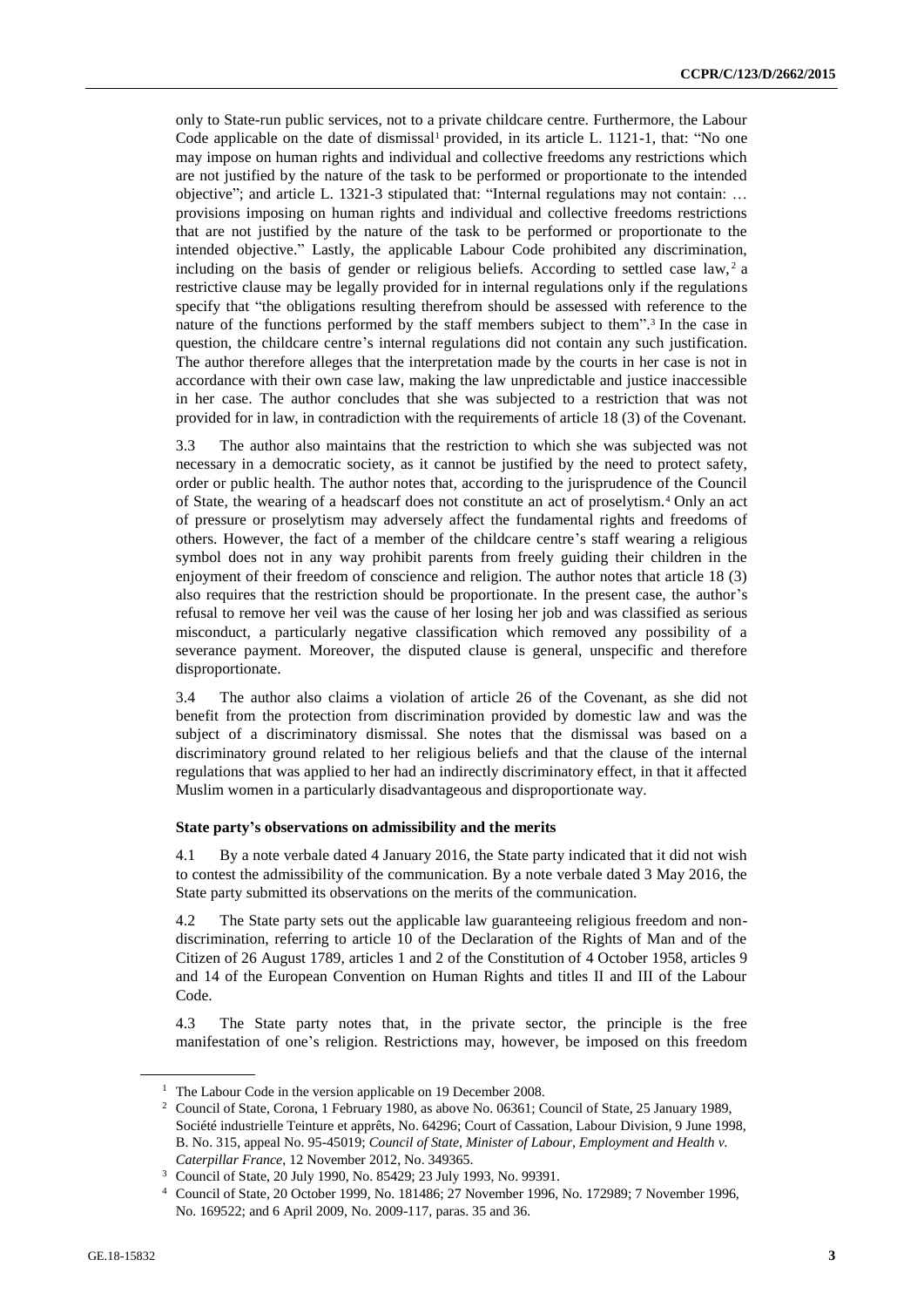when they are justified by the nature of the task to be performed and are in keeping with the intended objective. Decisions on whether such restrictions comply with the legislative provisions are closely monitored by the labour inspectorate and the judicial authorities. Even if a clause in internal regulations has not yet been applied in his or her specific case, an employee may request the labour inspectorate to examine its legality.

4.4 The State party notes that the freedom at issue in the present case is not that of having a religion, but the freedom to manifest one's religion and that this freedom is not absolute and may be subject to limitations in accordance with article 18 (3) of the Covenant. The State party also notes that the acts complained of by the author were committed by a private legal person, and thus the issue was to examine whether the State party had fulfilled its positive obligation to protect the right of individuals to freedom to manifest their religion. In the present case, it recalls that the author was able to have her arguments heard and has used all the remedies available in national law.

4.5 The State party contests the author's allegations that the restriction to which she was subjected was not provided for in law. It considers that the question of the legality of the clause in the childcare centre's internal regulations is irrelevant in view of the condition that the restriction must be provided for in law. The State party adds that the only issue of relevance is the existence of a legal framework governing the procedure that led the association to dismiss the author. The State party thus considers that the contested dismissal fell within a legal framework fully defined in articles L. 1121-1 and 1321-3 of the Labour Code, which allow employers to restrict an employee's freedoms if such restrictions are justified by the nature of the task to be performed and are proportionate to the intended objective.

4.6 With regard to the allegations concerning the accessibility and predictability of the legal framework, the State party recalls that, according to the Committee's Views in the case of *Ross v. Canada*: "It is not for the Committee to re-evaluate the findings of the Supreme Court on this point, and accordingly it finds that the restriction was provided for by law." <sup>5</sup> Furthermore, the State party submits that, at the time of the events, the national courts had already ruled in respect of the Islamic veil that an employer was justified in refusing to allow it on the basis of the nature of the task to be performed by a salesperson who was necessarily in contact with the general public, whose beliefs are varied.<sup>6</sup> The Court of Cassation had recognized that an employer may require employees who are in contact with clients to dress in a manner appropriate to the functions or products that they are mandated to sell.<sup>7</sup> The Court of Appeal of Saint-Denis de la Réunion<sup>8</sup> had also recognized that an employer may prohibit a style of clothing that was in "total contradiction with the image of the store". In the case in question, it was a small association, all of whose employees were or could be in contact with the children and their parents. The State party therefore considers that the Court of Cassation has complied with the criteria set out in its case law.

4.7 The State party further contends that the restriction to which the author was subjected had a legitimate purpose, namely to protect the rights and freedoms of others. It recalls that the European Court of Human Rights has previously found that the Islamic headscarf is not, in itself, a "passive symbol", but a "powerful external symbol" and that it has recognized the protection of the rights and freedoms of others as a legitimate objective of restrictions imposed by employers on the freedom to manifest religion within enterprises.<sup>9</sup> The object of the association managing the centre was to work in support of early childhood in deprived areas and to promote the social and professional integration of women regardless of political opinion or faith; to that end, it organized monthly meetings

<sup>5</sup> *Ross v. Canada* (CCPR/C/70/D/736/1997), para. 11.4.

<sup>6</sup> Court of Appeal of Paris, 16 March 2001, No. 99-31302.

<sup>7</sup> Labour Division of the Court of Cassation, 6 November 2001, No. 99-43.988; Labour Division of the Court of Cassation, 28 May 2003, No. 02-40.273.

<sup>8</sup> Court of Appeal of Saint-Denis de La Réunion, 9 September 1997, No. 1997-930234.

<sup>9</sup> European Court of Human Rights, *Leyla Şahin v. Turkey,* No. 44774/98, 29 June 2004; *Dahlab v. Switzerland,* No. 42393/98, ECHR 2001-V; *Eweida and others v. United Kingdom*, 15 January 2013, Nos. 48420/10 and three others, ECHR 2013 (extracts).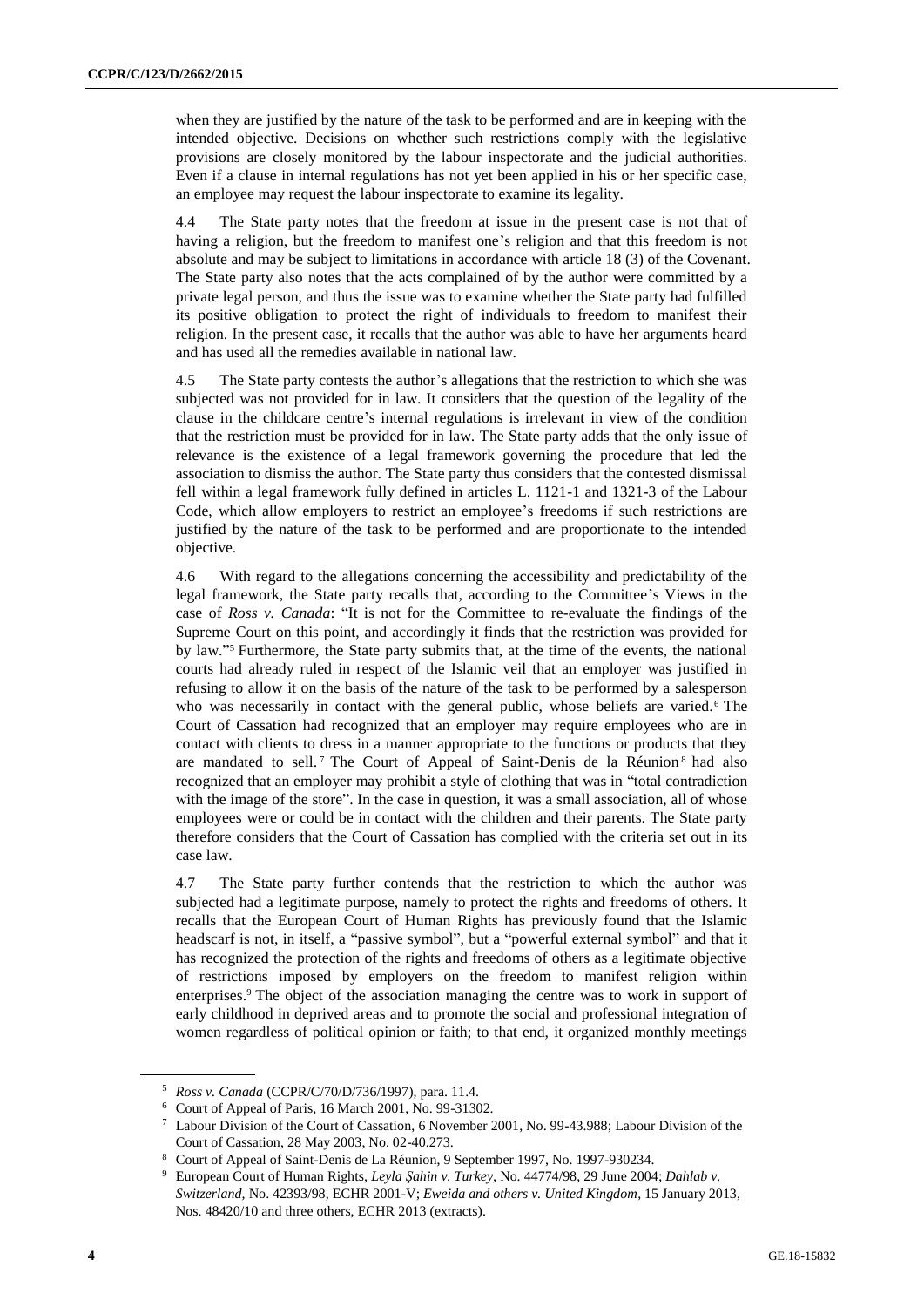for local women to allow them to discuss the challenges they faced and to develop their own responses. The centre is thus a place that provides a warm welcome and social stability for young children, who are particularly impressionable and receptive to their environment and who should not be confronted with conspicuous displays of religious affiliation. Employees of the centre are in contact with a specific public: children and their parents. The particular vulnerability of children to any display, let alone expression of religion, by their educators therefore justifies the restriction imposed on the author. The State party therefore considers that the intention of the contested clause of the regulations was to protect the right of the children and that of their parents to see that the children were not exposed to any religious influence other than their own.

4.8 The State party also contests the author's allegations that the restriction to which she was subjected was not proportionate to the intended objective. It stresses that it is important that States parties enjoy a certain margin of appreciation in deciding whether and to what extent intervention is necessary. In the present case, the State party recalls that the restriction imposed relates only to the freedom to manifest one's religion, meaning that employees who are likely to come into contact with small children should act with caution in expressing their religious views. The restriction applies only within the scope of the activities of the childcare centre and only to those activities involving contact between staff and children. Given that the centre was not large, all the employees might come into contact with that group. The State party also recalls that, in a case where a Catholic complainant working in a Protestant childcare centre found herself in a similar situation, the European Court of Human Rights based its decision on freedom of contract in finding that there had been no violation of the right to freedom of religion.<sup>10</sup>

4.9 With regard to the author's allegations that her dismissal constituted discrimination in breach of article 26 of the Covenant, the State party maintains that the clause in the childcare centre's internal regulations does not create any discrimination because it was not aimed at any religion, philosophical belief or sex. The clause in the internal regulations could be regarded as leading to different treatment for employees who wish to manifest their religious beliefs and those who do not. However, the State party recalls that the Committee has consistently maintained that the right to equality before the law does not mean that all differences of treatment are discriminatory, and differentiation based on reasonable and objective criteria does not amount to discrimination within the meaning of article 26 of the Covenant. The difference in treatment resulting from the childcare centre's internal regulations was objective and was neither arbitrary nor unreasonable.

#### **Author's comments on the State party's observations**

5.1 By letter of 12 September 2016, the author submitted her comments on the State party's observations on the merits of the communication.

5.2 The author contests the State party's assertion that the only issue of relevance to the lawfulness of the restriction on the right to manifest one's religion is the existence of a legal framework governing the procedure that led the association to dismiss her. The author maintains that the clause in the internal regulations is at the heart of her dismissal. If it were declared unlawful, that would mean *ipso facto* that the severe disciplinary sanction imposed on her would be null and void. According to the principle laid down in the Labour Code, it is clear that freedom, including religious freedom, is the general rule; prohibition, which is the exception, is tightly circumscribed, being determined by the nature of the task to be performed and must be strictly proportionate to the intended objective. It cannot therefore be claimed that the clause of the internal regulations was in any way lawful; it was thus contrary to the applicable legislation. The author points out that the recent amendment to the Labour Code, $<sup>11</sup>$  which makes it possible for internal regulations to contain provisions</sup> that enshrine the principle of neutrality, shows that such an option did not exist in the past. The author is of the opinion that the compliance of the new legislation with the Covenant and with the rights and freedoms guaranteed under the Constitution may be questioned, but the Constitutional Council has not, as yet, been seized of the matter.

<sup>10</sup> *Siebenhaar v. Germany*, No. 18136/02, 3 February 2011.

<sup>11</sup> Act No. 2016-1088 of 8 August 2016.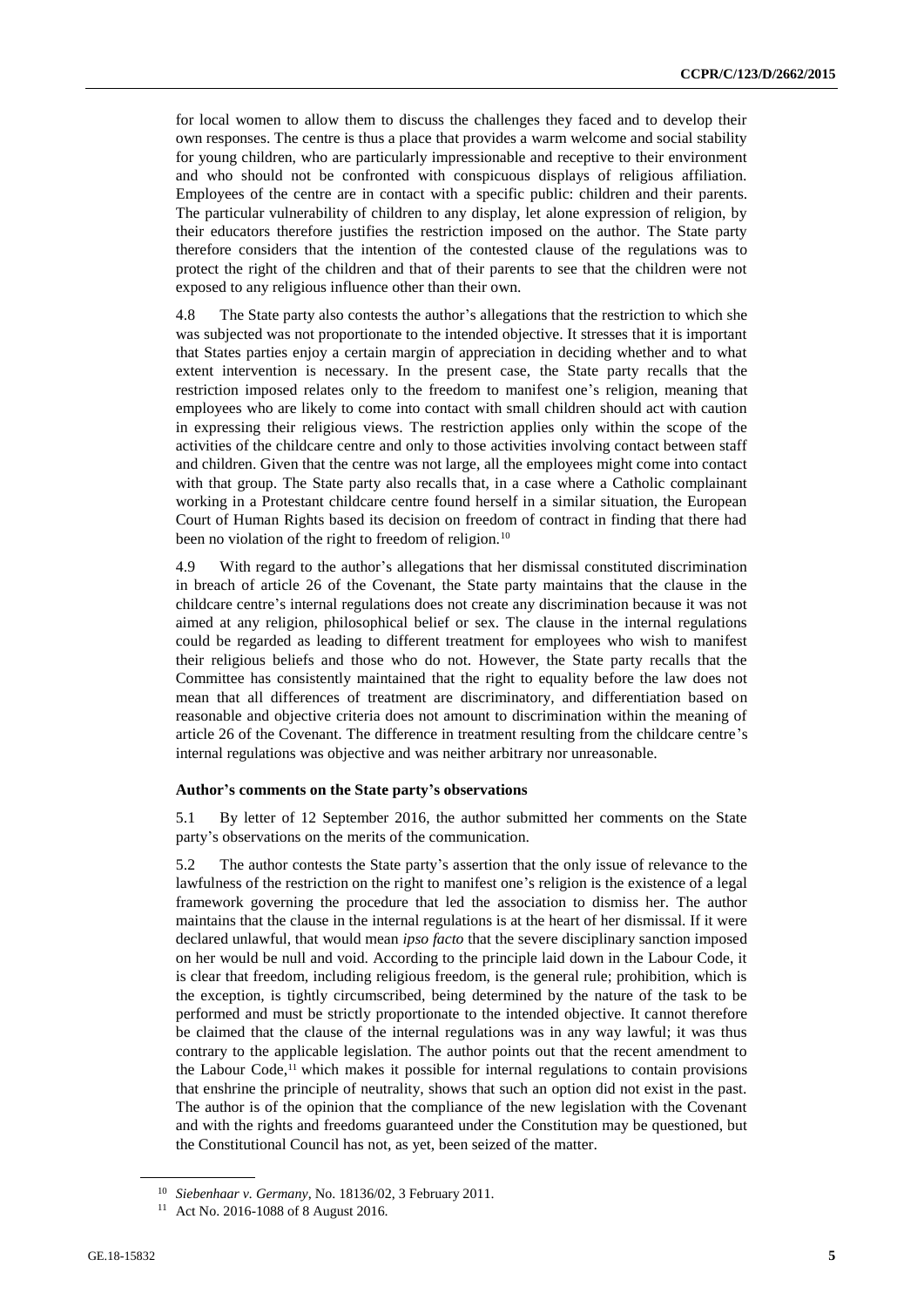5.3 The author notes that, according to the State party, the Court of Cassation considered that the restriction imposed on the freedom to manifest one's religion satisfied the legislative criteria, having based its judgment on a criterion that had been applied previously in case law and taking specific note of the author's situation. In this regard, she recalls that the Court of Cassation is not a trial court, but that, in the present case, it found that the Court of Appeal was able to deduce, taking specific note of the conditions in which a small association operates, that all the employees might come into direct contact with the children and their parents, and thus justified the restrictions on the freedom to manifest one's religion. However, according to the author, the Court of Appeal did not consider either the size of the association, the number of its employees or the practical conditions in which it was operating, its decision being based on the legal classification of a belief-based company which, according to the case law of the European Court of Human Rights, would justify the imposition of a principle of neutrality applicable to all employees working there. The Court of Appeal also sought, against all the evidence, to restrict the ambit of the clause, considering that the wording was sufficiently precise for it to be understood as applying solely to early childhood development activities and care for children within and outside the business premises. However, the author's personal employment situation was never considered.

5.4 The author further expresses her disagreement with the State party's contention that there exists settled case law from which such a restriction of the right to manifest one's religion could be inferred. The author considers that the judgments cited by the State party concerned cases very different to her own, mainly related to individual restrictions justified by the nature of the task or the intended objective, rather than generalized restrictions similar to that imposed on her. Furthermore, the judgments of the Court of Cassation cited by the State party concern the freedom to dress as one wishes, a freedom that does not fall within the category of fundamental freedoms, in contrast to the freedom to manifest one's religion. The author adds that, although two of the judgments<sup>12</sup> referred to by the State party concern a religious symbol, they remained isolated, were highly criticized in the legal literature and were not endorsed by the Court of Cassation. The author recalls that the Court of Cassation decided to refer to the Court of Justice of the European Union<sup>13</sup> the question of whether a prohibition on wearing religious symbols could be justified, in the interests of the enterprise, by the wish of the customers, thereby demonstrating that the case law on the topic was not settled.

5.5 As to the legitimate objective of the restriction, the author considers that an urgent need for complete and permanent neutrality to safeguard the freedom of conscience of the children and the parents' educational choice cannot be demonstrated in the present case: the children aged 3 years and under who attend the childcare centre, who live in an ethnically and culturally diverse environment, are accustomed to seeing their parents and relatives wearing clothes that express the ethnic origin of the person concerned. For many of them, those clothes include a headscarf, it being irrelevant whether it is Islamic or not, given that a child of that age does not make that distinction. The author adds that the childcare centre accepts older children only on an exceptional or occasional basis and that the parents have never indicated or shown that they joined the association because of the neutrality required of its staff, that principle being mentioned in the centre's internal regulations, but not in the association's statutes. The author considers the implication in the State party's observations that children should not be approached by a woman wearing a veil to be deeply shocking.

5.6 With regard to the proportionality of the restriction to the intended objective, the author notes that the State party considers the restriction to be proportionate in view of the author's functions. She recalls, however, that that assertion is not reflected in the decisions of the French courts, which considered neither her functions nor her individual circumstances. The author was dismissed without any attempt at accommodation on the part of the employer, and without the headscarf having caused any problems.

<sup>&</sup>lt;sup>12</sup> Court of Appeal of Paris, 16 March 2001, No. 99-31302; Court of Appeal of Saint-Denis de La Réunion, 9 September 1997, No. 1997-930234.

<sup>&</sup>lt;sup>13</sup> Judgment of the Court of Cassation of 9 April 2015, appeal No. 13-19855.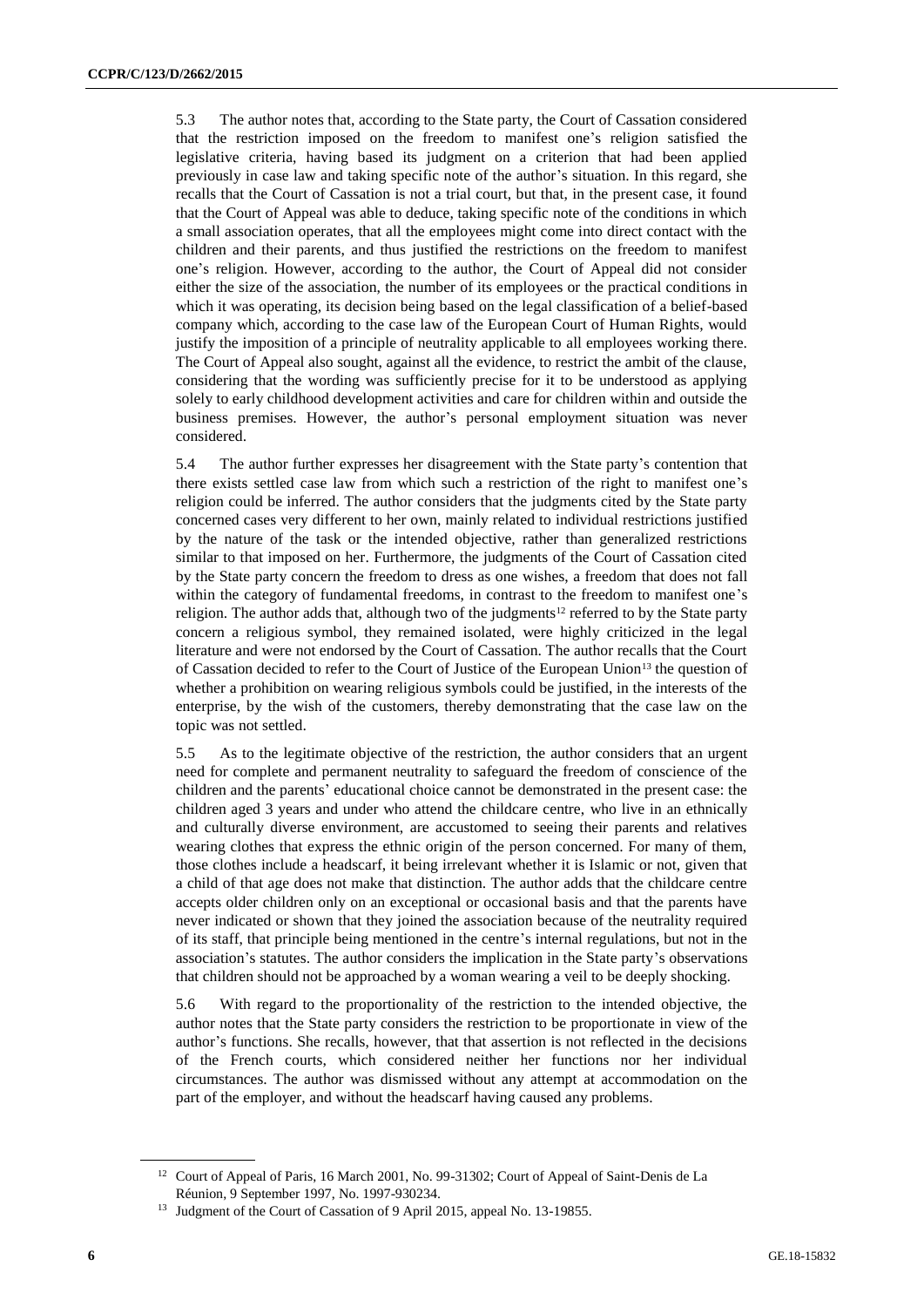5.7 With regard to the State party's argument that she had freely chosen to exercise her profession in the association and was aware of the provisions of the internal regulations, the author points out that the State party bases that contention on a decision of the European Court of Human Rights which is not relevant to the present case: the Court's judgment concerned a Protestant childcare centre, which is therefore a belief-based company, whereas the childcare centre in which the author worked did not fall within that category. She attaches a report on the impact of Islamophobia on women in France.<sup>14</sup>

#### **Additional observations by the State party**

6.1 By a note verbale of 1 December 2016, the State party submitted additional observations.

6.2 The State party contests the author's interpretation of the reform of the Labour Code pursuant to the Act of 8 August 2016. It maintains that the amendment is a logical continuation of the principles laid down in articles L. 1121-1 and 1321-3 of the Labour Code, which were applicable at the time of the events in question; those articles already allowed for restrictions to the expression of freedoms, including religious freedom, in certain cases. Hence, the restriction introduced by the clause in the association's internal regulations had a legal basis in the legal framework in force prior to the Act of 8 August 2016, as that Act only specified the circumstances in which internal regulations may contain such a clause.

#### **Issues and proceedings before the Committee**

#### *Consideration of admissibility*

7.1 Before considering any claim contained in a communication, the Committee must decide, in accordance with rule 93 of its rules of procedure, whether the communication is admissible under the Optional Protocol.

7.2 The Committee has ascertained, as required under article 5 (2) (a) of the Optional Protocol, that the same matter is not being examined under another procedure of international investigation or settlement.

7.3 The Committee notes that the State party has not contested the admissibility of the communication. In addition, the Committee notes that the author submitted an appeal in cassation, which was rejected, and that she contends that she has therefore exhausted all available domestic remedies. Accordingly, the Committee considers that it is not precluded by article 5 (2) (b) of the Optional Protocol from examining the present communication.

7.4 The Committee considers that, for the purposes of admissibility, the author has sufficiently substantiated her allegations. Accordingly, the Committee declares the communication admissible in that it raises issues relating to articles 18 and 26 of the Covenant and proceeds to its examination on the merits.

#### *Consideration of the merits*

8.1 The Committee has considered the present communication in the light of all the information made available to it by the parties, as provided in article 5 (1) of the Optional Protocol.

8.2 The Committee notes the author's allegation that her dismissal for serious misconduct, based on her refusal to remove her Islamic headscarf when working in a childcare centre, violated her right to freedom to manifest her religion under article 18 of the Covenant, since it constituted a restriction which was neither provided for by law nor necessary in a democratic society nor proportionate. It notes that the State party considers that the restriction on the author's freedom to manifest her religion is provided for in law and is proportionate to the legitimate objective of protecting the fundamental rights and

<sup>14</sup> Report 2014/2015 of the Collective against Islamophobia in France: "*Être musulmane aujourd'hui en France : les femmes, premières victimes de l'islamophobie*" (Muslim in France today: women, the first victims of Islamophobia).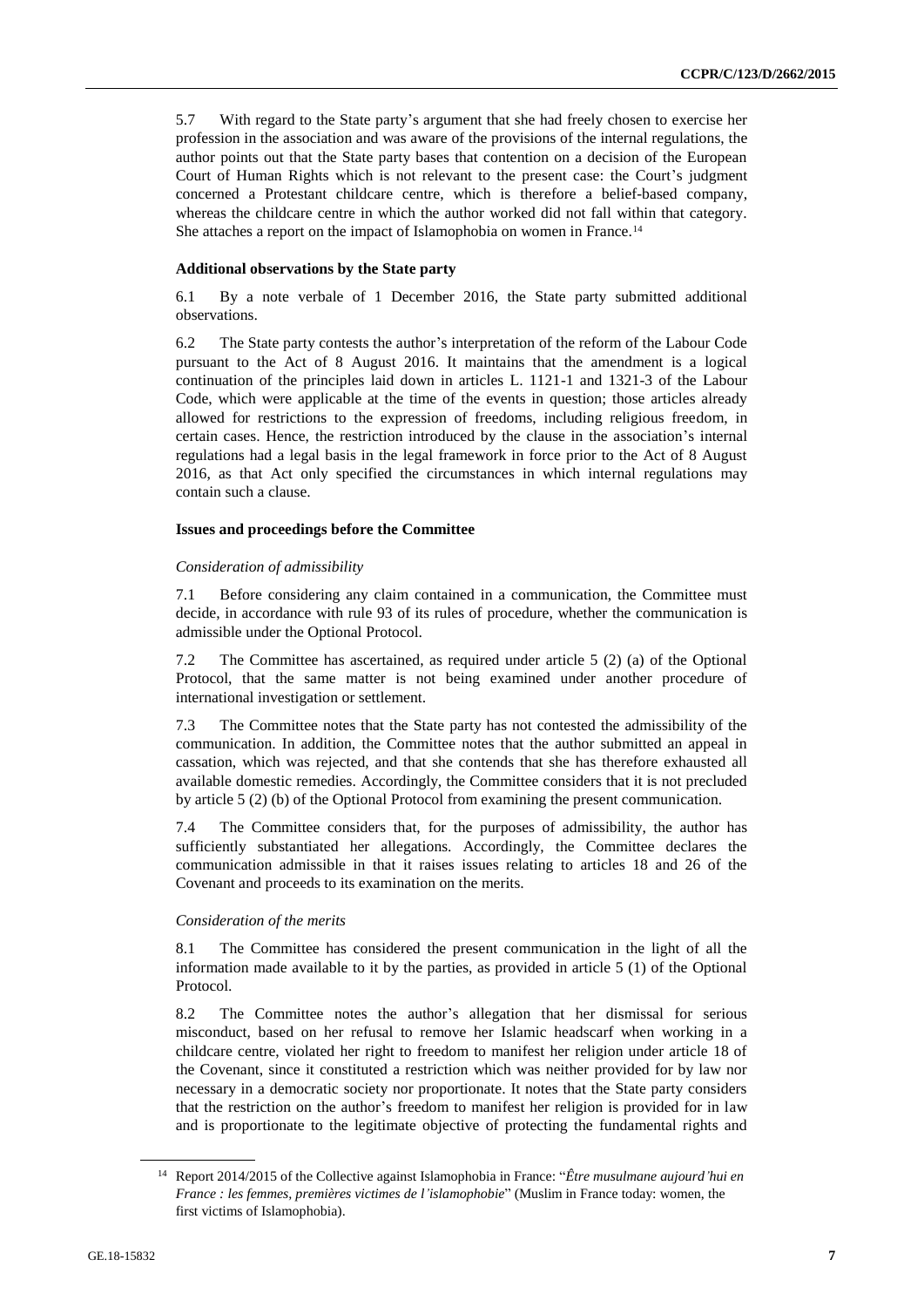freedoms of others, that is, the freedom of conscience and religion of the children attending the childcare centre and their parents.

8.3 The Committee recalls that, as stated in paragraph 4 of its general comment No. 22 (1993) on the right to freedom of thought, conscience and religion, concerning article 18 of the Covenant, the freedom to manifest a religion encompasses the wearing of distinctive clothing or head coverings. The Committee also notes that the wearing of a headscarf covering all or part of the hair is normal practice for many Muslim women, who see it as an integral part of the expression of their religious beliefs. The Committee notes that this is the case for the author, and therefore considers that the ban imposed on her wearing her headscarf in the workplace constitutes interference in the exercise of her right to freedom to manifest her religion.

8.4 The Committee must therefore determine whether the restriction on the author's freedom to manifest her religion or beliefs (art. 18 (1) of the Covenant) is consistent with the principles laid down in article 18 (3) of the Covenant, namely to be provided for by law and necessary to protect public safety, order, health, or morals or the fundamental rights and freedoms of others. The Committee recalls that, as indicated in paragraph 8 of its general comment No. 22, "paragraph 3 of article 18 is to be strictly interpreted: restrictions are not allowed on grounds not specified there, even if they would be allowed as restrictions to other rights protected in the Covenant, such as national security. Limitations may be applied only for those purposes for which they were prescribed and must be directly related and proportionate to the specific need on which they are predicated. Restrictions may not be imposed for discriminatory purposes or applied in a discriminatory manner."

8.5 In the present case, the Committee notes that, according to the author, the restriction to which she was subject was not provided for in law, since the applicable Labour Code did not permit the adoption in internal regulations of restrictive clauses such as the one that was applied to her. The Committee also notes the State party's argument that articles L. 1121-1 and 1321-3 of the Labour Code provided for the possibility of introducing restrictive clauses under certain conditions, which it considers to be met in the present case. The Committee also takes note of the fact that nothing in the case file indicates or makes it possible to conclude that the regulations were not adopted in accordance with the law in force. It is not possible, therefore, to conclude that the restriction to which the author was subjected was not provided for in law.

8.6 The question before the Committee is then whether the restriction to which the author was subjected can be considered as "necessary to protect public safety, order, health or morals or the fundamental rights and freedoms of others", in accordance with article 18 (3) of the Covenant. In that regard, the Committee recalls that, in accordance with paragraph 8 of its general comment No. 22, "limitations … must be directly related and proportionate to the specific need on which they are predicated". It also refers to the criteria established by the Special Rapporteur on freedom of religion or belief in order to determine whether the principle of proportionality is respected when a restriction is found (see E/CN.4/2006/5, para. 58).

8.7 In the light of the foregoing, the Committee takes note of the State party's argument that the restriction to which the author was subjected had a legitimate objective, namely to protect the rights and freedoms of the children and their parents. The Committee understands this argument as referring to the protection of the fundamental rights and freedoms of others, as provided by article 18 (3) of the Covenant. The Committee also notes that, citing the European Court of Human Rights, the State party asserts that the Islamic headscarf is not "a passive symbol" but a "powerful external symbol"; that the childcare centre is a place that provides a warm welcome and social stability for young children, who are particularly impressionable and receptive to their environment, and who should not be faced with conspicuous displays of religious affiliation. The Committee also notes that, according to the author, only an act of pressure or proselytism could adversely affect the fundamental rights and freedoms of others, whereas the wearing of a headscarf does not constitute such an act and in no way prohibits parents from freely guiding their children in the exercise of their freedom of conscience and religion. The Committee also notes the author's argument that complete and permanent neutrality on the part of employees of the childcare centre was not necessary to safeguard the freedom of conscience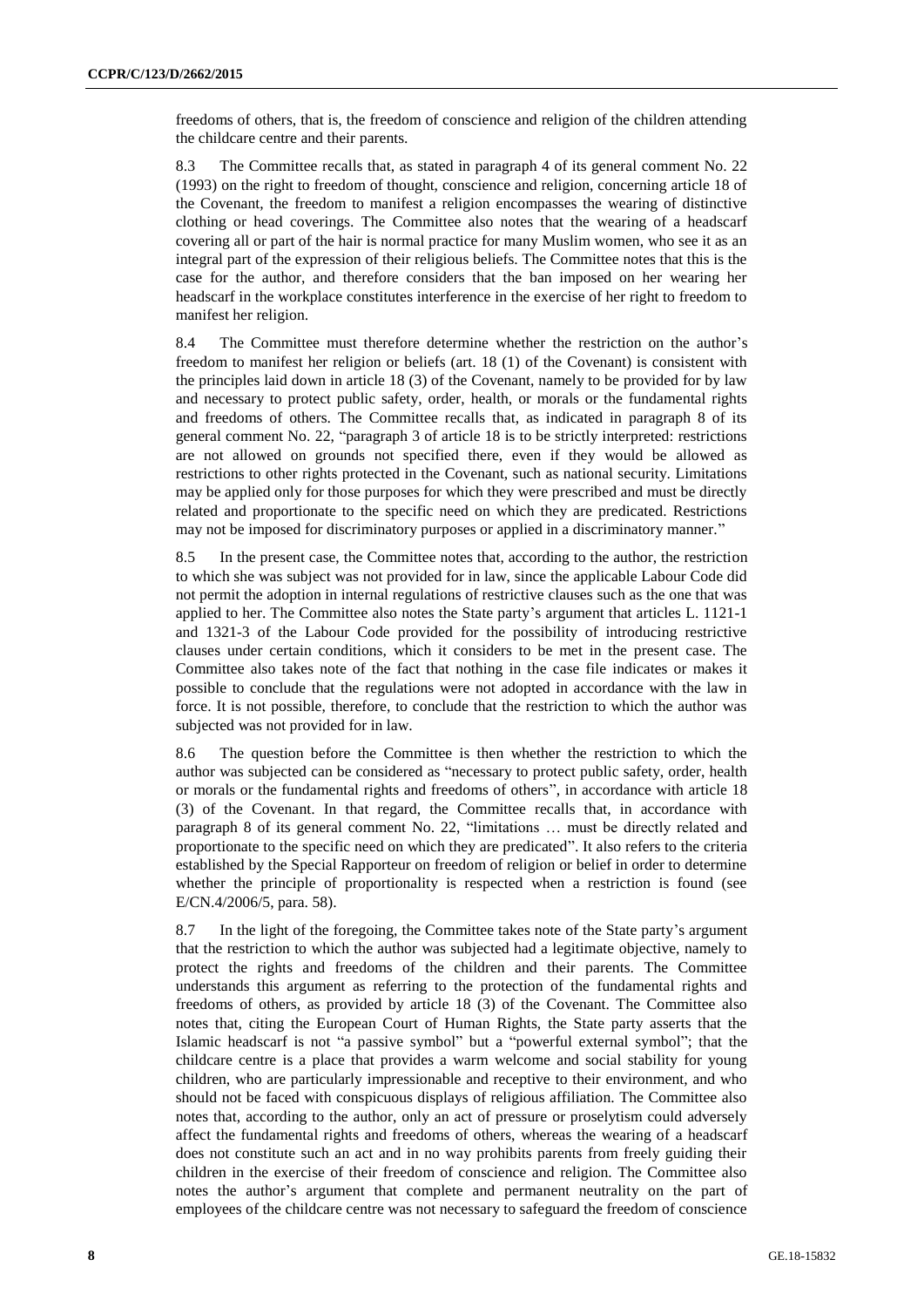of the children and their parents' educational choices, as the parents had never indicated or shown that they had joined the association because of the neutrality required of its staff, particularly as the principle of neutrality of the employees was contained in the centre's internal regulations, but not in the association's statutes. Lastly, the Committee notes the author's view that the State party's observations seem to indicate that children should never be approached by a woman wearing a veil, and that she finds this premise shocking.

8.8 The Committee further observes that the State party does not explain in what way the wearing of a headscarf is incompatible with social stability and the warm welcome expected in the childcare centre. It also notes that the State party's arguments do not explain why the headscarf would be incompatible with the purpose of the association that manages the centre to work in support of early childhood in deprived areas and to promote the social and professional integration of local women, especially given that one of the association's objectives is "to promote the social and professional integration of women regardless of political opinion or faith". The integration of the author, regardless of her faith, fitted well with that objective. Lastly, the Committee considers that the State party has not provided sufficient justification that would allow the Committee to conclude that the wearing of a headscarf by an educator in the childcare centre would violate the fundamental rights and freedoms of the children and parents attending the centre.

8.9 As for the proportionality of the measure, the Committee takes note of the State party's arguments stressing that it is important that States parties enjoy a certain margin of appreciation in determining whether and to what extent an intervention is necessary and of the fact that the restriction applied only within the scope of the activities of the childcare centre and only to those activities involving contact between the staff and the children. The Committee considers, however, that the author had been wearing a headscarf since 1994, including at work. It further notes the author's claim that the restriction imposed on her was not proportionate since it gave rise, for no other reason than her refusal to remove her scarf, to her being dismissed for "serious misconduct", a particularly stigmatizing description which precludes her from receiving any severance payment. It notes that the information provided by the State party does not make it possible to conclude that, in the circumstances of the present case, the ban on wearing a headscarf would contribute to the objectives of the childcare centre or that it would ensure against the stigmatization of a religious community. Lastly, the Committee recalls that the wearing of a headscarf, in and of itself, cannot be regarded as constituting an act of proselytism. The Committee therefore considers that the restriction imposed and its application in the author's case are not proportionate to the intended objective. In the light of the above, the Committee considers that the obligation imposed on the author to remove her headscarf while present at the centre and her dismissal for serious misconduct following her refusal to do so cannot be considered to comply with the principles of article 18 (3) of the Covenant. It therefore concludes that the restriction established by the centre's internal regulations and its implementation constitute a restriction that infringes the author's freedom of religion, in violation of article 18 of the Covenant.

8.10 The Committee notes that the author also claims a violation of article 26 of the Covenant, in that her dismissal was based on a clause of the internal regulations that affected Muslim women who choose to wear a headscarf in a particularly disadvantageous and disproportionate manner and was therefore discriminatory. It also notes the arguments of the State party that the acts complained of by the author were committed by a private legal person; that the only issue to examine, therefore, is whether the State party has fulfilled its positive obligation to protect the right of individuals to freedom to manifest their religion; that the clause of the internal regulations did not create any discrimination because it did not target any religion, philosophical belief or gender and at most could lead to differential treatment between employees who wish to manifest their religious beliefs and those who do not. Lastly, the Committee notes that, according to the State party, such differential treatment was objective and was neither arbitrary nor unreasonable.

8.11 The Committee recalls its general comment No. 18 (1989) on non-discrimination, in which "discrimination" is defined, in paragraph 7, as "any distinction, exclusion, restriction or preference which is based on any ground such as race, colour, sex, language, religion, political or other opinion, national or social origin, property, birth or other status, and which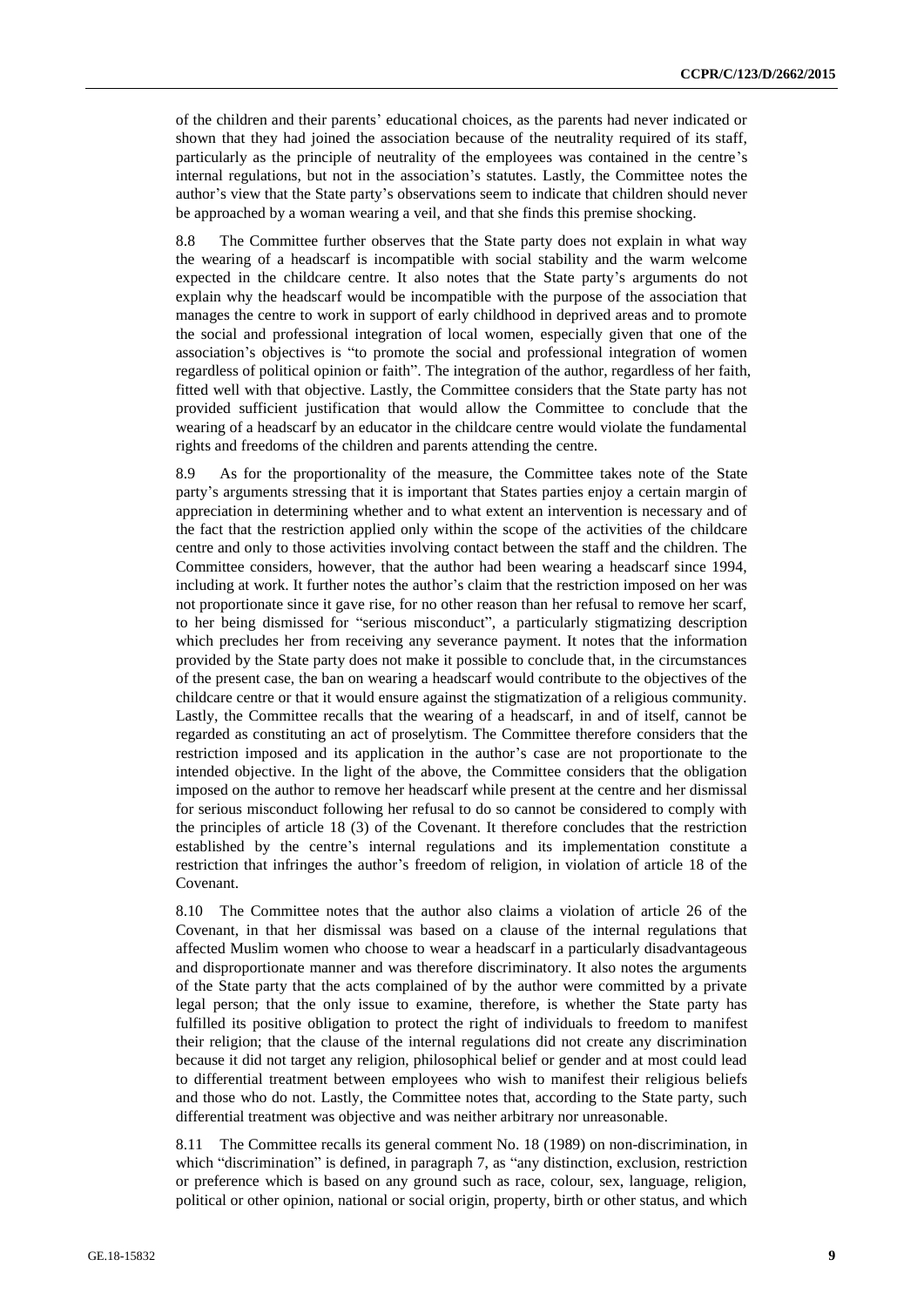has the purpose or effect of nullifying or impairing the recognition, enjoyment or exercise by all persons, on an equal footing, of all rights and freedoms". The Committee recalls that the prohibition of discrimination applies to both the public and the private sphere and that a violation of article 26 may result from a rule or measure that is apparently neutral or lacking any intention to discriminate but has a discriminatory effect.<sup>15</sup> Yet, not every differentiation based on the grounds of race, colour, sex, language, religion, political or other opinion, national or social origin, financial status, birth or other status, as listed in the Covenant, amounts to discrimination, as long as it is based on reasonable and objective criteria in pursuit of an aim that is legitimate under the Covenant.

8.12 The Committee notes that, according to the State party, quoting the European Court of Human Rights, the Islamic veil is identified as a "powerful external symbol". However, it notes that it has not explained the criteria used to arrive at this conclusion. In the present case, the Committee observes that, according to a decision of the Paris Court of Appeal issued on 27 November 2013, the clause in the childcare centre's internal regulations "entails, inter alia, a ban on wearing any conspicuous religious symbols". <sup>16</sup> The Committee also notes the author's argument that the clause of the internal regulations that was applied to her had an indirectly discriminatory effect and that, according to a publication by the Ministry of National Education referred to in the report of the Collective against Islamophobia in France that was provided by the author, the distinction between "conspicuous" or "clearly visible" religious symbols and others was identified as disproportionately affecting Islamic headscarves and veils.<sup>17</sup> The Committee recalls that, in its concluding observations on the fifth periodic report of France, it referred to restrictions on the freedom to express one's religion or belief that have a disproportionate impact on members of specific religions and on girls and expressed concern that the effect of these laws on certain groups' feeling of exclusion and marginalization could run counter to the intended goals.<sup>18</sup> The Committee considers that the restriction in the internal regulations constituted differential treatment of those Muslim women who, like the author, choose to wear a headscarf.

8.13 Accordingly, the Committee must decide whether the differential treatment of the author has a legitimate aim under the Covenant and meets the criteria of reasonableness and objectivity. The Committee notes the State party's claim that the restriction imposed on the author and her dismissal were based on internal regulations governed by the Labour Code and that the internal regulations of the childcare centre were not discriminatory as they were not aimed at any religion, belief or sex, but intended to protect the children from exposure to any religious influence other than their own. The State party asserts in general terms that the differential treatment was based on objective criteria and was neither arbitrary nor unreasonable, without sufficiently explaining how the wearing of a headscarf would prevent the author from carrying out her functions and without examining the proportionality of the measure. The Committee notes, however, that the author was dismissed without any severance payment because she wore a headscarf, without sufficient justification being given as to how it would prevent her from performing her functions or any assessment being made of the proportionality of that measure. The Committee therefore considers that the State party has failed to establish how the author's dismissal for wearing a headscarf served a legitimate aim or was proportionate to that aim. The Committee thus concludes that the author's dismissal, based on the internal regulations of the childcare centre imposing neutrality on employees and the Labour Code, was not based on reasonable

<sup>15</sup> See *Althammer et al. v. Austria* (CCPR/C/78/D/998/2001), para. 10.2.

<sup>16</sup> Court of Appeal of Paris, judgment of 27 November 2013, p. 3.

<sup>17</sup> Report 2014/2015 of the Collective against Islamophobia in France: "*Être musulmane aujourd'hui en France : les femmes, premières victimes de l'islamophobie*" (Muslim in France today: women, the first victims of Islamophobia); Ministry of National Education, Higher Education and Research: "*Application de la loi du 15 mars 2004 sur le port des signes religieux ostensibles dans les établissements d'enseignement publics*" (Application of the law of 15 March 2004 on the wearing of conspicuous religious symbols in public schools). According to the report, among the 639 "conspicuous" religious symbols recorded, 626 were Islamic headscarves, 11 were Sikh turbans and 2 were large crosses.

<sup>&</sup>lt;sup>18</sup> See Human Rights Committee, Concluding observations on the fifth periodic report of France, 17 August 2015, CCPR/C/FRA/CO/5, para. 22.